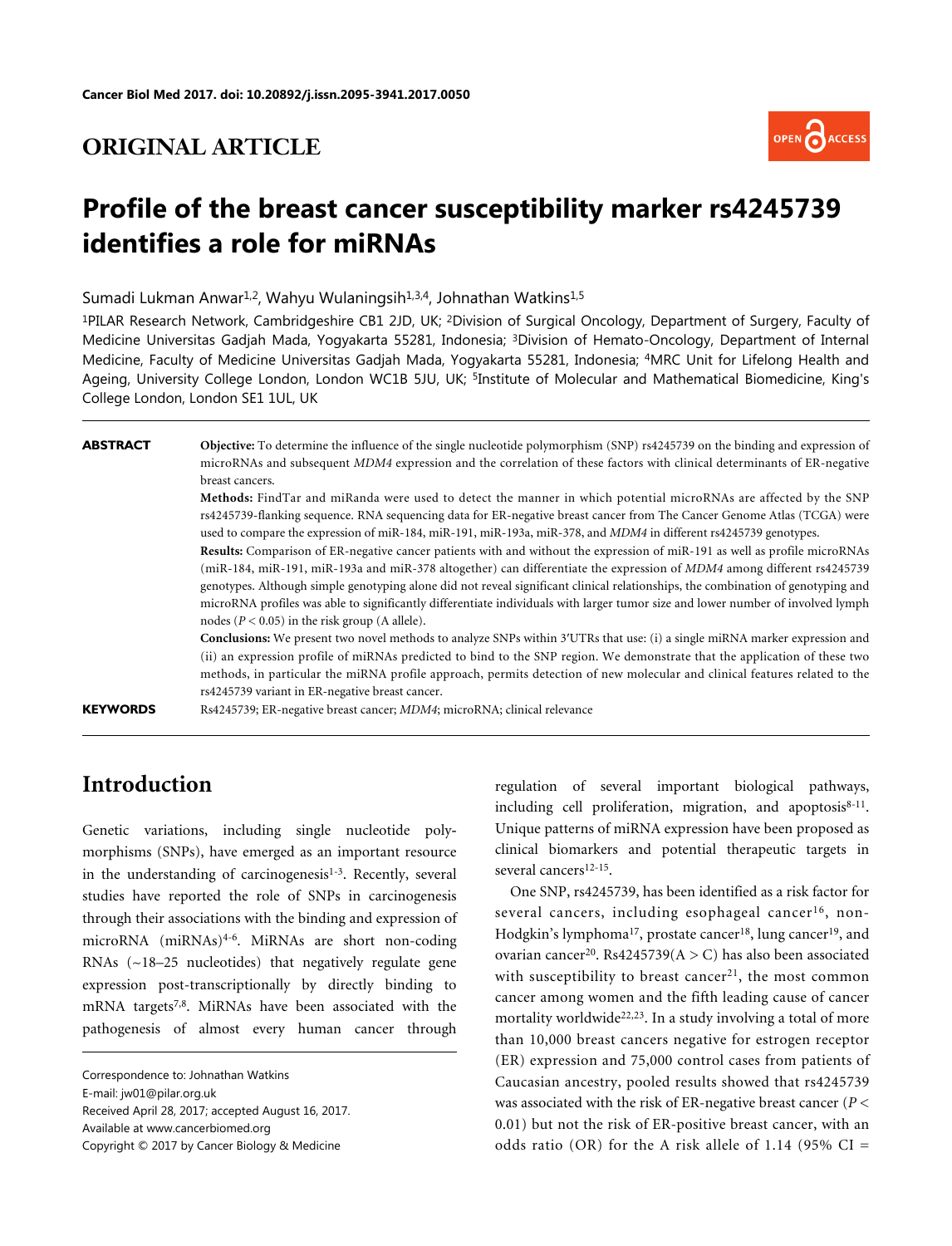1.10–1.18)[22](#page-8-0). Subsequent studies from China (1,100 breast cancer cases/1,400 controls) and Norway (1,717 breast cancer patients/1,870 controls) have also documented rs4245739 as a risk variant for breast cancer<sup>[21](#page-7-14)[,24](#page-8-2)</sup>.

 $Rs4245739(A > C)$  is located in the three prime untranslated region (3'UTR) of *MDM4*[25](#page-8-3), an oncogene that negatively regulates p53 expression by directly binding and masking the transactivation domain in response to DNA damage[26](#page-8-4). This SNP creates a target binding site for the miRNA miR-191-5p, which has been linked to several cancer types[18,](#page-7-11)[25](#page-8-3). A functional study revealed miRNA-mediated finetuning of *MDM4* expression as a result of miR-191-5p binding to the C-allele but not the A-allele of rs4245739[25](#page-8-3) . Therefore, in A-allele genotypes, *MDM4* is overexpressed and associated with a higher risk of breast cancer<sup>[25](#page-8-3)</sup>. In ovarian cancer, patients with the AA genotype showed significantly increased risk of recurrence and mortality[25](#page-8-3). Upregulation of miR-191-5p has been reported in breast cancer, although its specific role in carcinogenesis or progression in this cancer type is not yet known<sup>[27](#page-8-5)</sup>.

In this study, we used a combination of genetic variant data, in silico prediction, and miRNA expression profiles to demonstrate processes by which molecular mechanisms involved in the SNP located at the 3'UTR of the *MDM4* gene can alter the expression of several miRNAs associated with specific clinical features, i.e., tumor size and lymph node infiltration in breast cancer.

### **Materials and methods**

#### **Tumor array and sequencing data**

Affymetrix Genome-wide SNP 6.0 microarray (Affymetrix Inc., Santa Clara, CA, USA), gene-level miRNA, and genelevel mRNA sequencing data were retrieved for The Cancer Genome Atlas (TCGA) breast cancer cohort<sup>[28](#page-8-6)</sup>. RNA sequencing data determined with RNA-Seq by Expectation-Maximization (RSEM) software were used. ER-negativity was determined from immunohistochemical records. Altogether, SNP array and expression data were available for 189 primary ER-negative breast cancers. For these cancers, we were able to find corresponding clinical stage, tumor size, and lymph node status.

#### **SNP survey**

SNPs listed on dbSNP were extracted, and those with a minor allele frequency (MAF) of less than 0.1 were removed to yield a total of 11,052,394 SNPs<sup>[29](#page-8-7)</sup>. The genomic location of SNPs was determined with reference to the human genome assembly GRCh37.

#### **SNP genotyping**

Genotypes for the 906,600 SNP probes of the Affymetrix SNP 6.0 platform (Affymetrix, Inc.) were determined by first mapping probe set IDs to dbSNP rs IDs. The R package genomewidesnp6Crlmm was then used for genotype calls, with calls having a confidence level of less than 90% filtered out. All 189 samples were retained for rs4245739.

#### **MiRNA-mRNA binding alteration prediction**

We used the algorithms FindTar [\(http://bio.sz.tsinghua.](http://bio.sz.tsinghua.edu.cn/findtar) [edu.cn/findtar](http://bio.sz.tsinghua.edu.cn/findtar)) [30](#page-8-8) and miRanda [\(http://www.microrna.org/](http://www.microrna.org/microrna/home.do) [microrna/home.do](http://www.microrna.org/microrna/home.do)) to predict the mRNA targets of miRNAs.

#### **Bioinformatic and statistical analysis**

Bioinformatic and statistical analyses were conducted with the R statistical package version 3.1.2. Cut-offs for the different methods were determined as described previously<sup>[31](#page-8-9)</sup>. *P* values less than 0.05 were considered statistically significant unless otherwise stated.

### **Results**

### **Screen of SNPs located at UTRs and miRNAmRNA binding alterations due to rs4245739**

We analyzed the role of SNPs present in the 3'UTRs of the human genome. After discarding those with a MAF of less than 0.1, we obtained 11,052,394 SNPs, the majority of which were inter-genic. Of the SNPs located in genes, more than 100,000 were in 3'UTRs, a quantity almost two and four times the amounts in the coding regions (non-synonymous only) and 5'UTRs, respectively. We next calculated the probability of finding SNPs in these regions calibrated by their total base length in the genome (**[Figure 1A](#page-2-0)**, left). This probability was higher for 3'UTR regions compared to the coding regions and 5'UTRs, suggesting a selective pressure for this occurrence. We therefore predicted that some of the 3'UTR-located SNPs may alter the binding ability of regulatory miRNAs (**[Figure 1A](#page-2-0)**, right), which may in turn mediate allele-dependent mRNA post-transcriptional stability. We assessed this phenomenon by analyzing rs4245739, which is present in the 3'UTR of the *MDM4* gene and for which the A allele predisposes individuals to ER-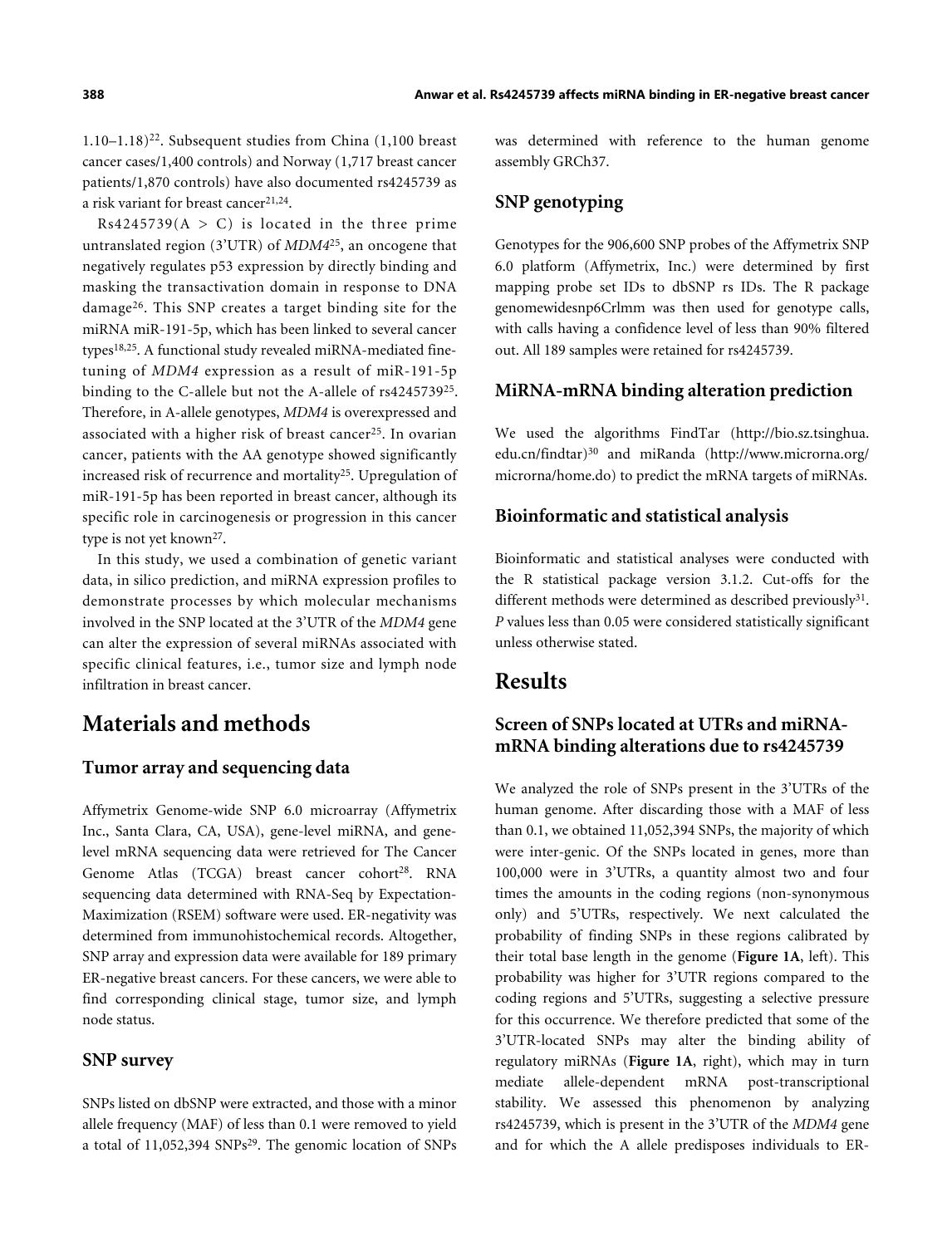negative breast cancer (**[Figure 1B](#page-2-0)**).<sup>[22](#page-8-0)</sup> We used the FindTar3<sup>[30](#page-8-8)</sup> and miRanda<sup>[32](#page-8-10)</sup> algorithms to predict miRNA-mRNA binding alterations between risk and wild type alleles of 3'UTRs produced by rs4245739 (**[Figure 1C](#page-2-0)**), which showed not only miR-191 but other miRNAs to be affected by this SNP.

### **Expression of miRNAs affected by SNP rs4245739 genotypes in patients with ERnegative breast cancer**

We used an ER-negative breast cancer data set retrieved from the TCGA to study the manner in which the potential



<span id="page-2-0"></span>**Figure 1** MiRNA binding alterations due to SNP rs4245739. (A) Distribution of SNPs located at the 3'UTR and 5'UTR per 100,000 bases in comparison to coding regions (NS) in the human genome (left panel). Schematic description of how SNP located at the 3'UTR might influence binding sites of miRNA (right panel). (B) Schematic representation of SNP rs4245739, which is located at the 3'UTR of the *MDM4* gene. (C) Potential binding alterations of several miRNAs due to rs4245739 that affect not only miR-191 but also 16 additional miRNAs.

alterations in miRNA binding result in phenotypic changes. First, we obtained the rs4245739 genotype of individuals from this data set and observed the homozygotic genotype (CC) and heterozygotic genotype (AC) in approximately 20% of primary tumors (**[Figure 2A](#page-3-0)**). Interestingly, there were very few genotypic changes between germline and tumor tissue, with only conversion from the heterozygote to either the homozygote C-allele or homozygote A-allele being observed. We next focused on the expression of miRNAs with binding to *MDM4* that could be altered in an alleledependent manner (**[Figure 2B](#page-3-0)**). Only miR-184, miR-191, miR-193a, and miR-378 had an appreciable average expression, albeit with a large variance. Notably, two of these miRNAs (miR-193a and miR-378) were predicted to bind to the A-allele *MDM4* 3'UTR only, whereas the other two (miR-184 and miR-191) were predicted to bind to it only in the presence of the C-allele. Examination of whether the expression of these miRNAs differed between genotypes did not yield significant results (**[Figure 2C](#page-3-0)**).

#### **Characterization of rs4245739-affected miRNA expression and 3'UTR SNP functions**

Reasoning that the expression level of these miRNAs may complement our ability to understand 3'UTR SNP function and its effect on disease, we approached the characterization of rs4245739 in three different ways (**[Figure 3A](#page-4-0)**). In the first approach, we simply grouped tumors according to rs4245739 genotype (**[Figure 3A](#page-4-0)**, left). In the second method, we additionally stratified patients according to expression or lack of expression of miRNA-191 (**[Figure 3A](#page-4-0)**, center), which would enable us to assert with more confidence whether allele-dependent miRNA modulation of *MDM4* was occurring. Our final approach for classifying samples consisted of generating an miRNA profile of each individual (**[Figure 3A](#page-4-0)**, right). In the case of rs4245739, we retrieved from the TCGA data sets the expression levels of the four miRNAs predicted to affect *MDM4* expression (miR-184, miR-191, miR-193a, and miR-378). Given that miR-193a and miR-378 would bind to the A-allele-containing 3'UTR, and miR-184 and miR-191 would bind to the C-allele-containing 3'UTR, we divided the individuals into an A-allele SNP+/miR-193a-/miR-378- group and a C-allele SNP+/miR-184+/miR-191+ group. These two groups would represent Agenotype individuals without miRNA-mediated *MDM4* alterations, and C-genotype individuals with miRNAmediated *MDM4* alterations. We compared these two novel approaches to 3'UTR SNP analysis with the genotype-only classification by performing differential *MDM4* gene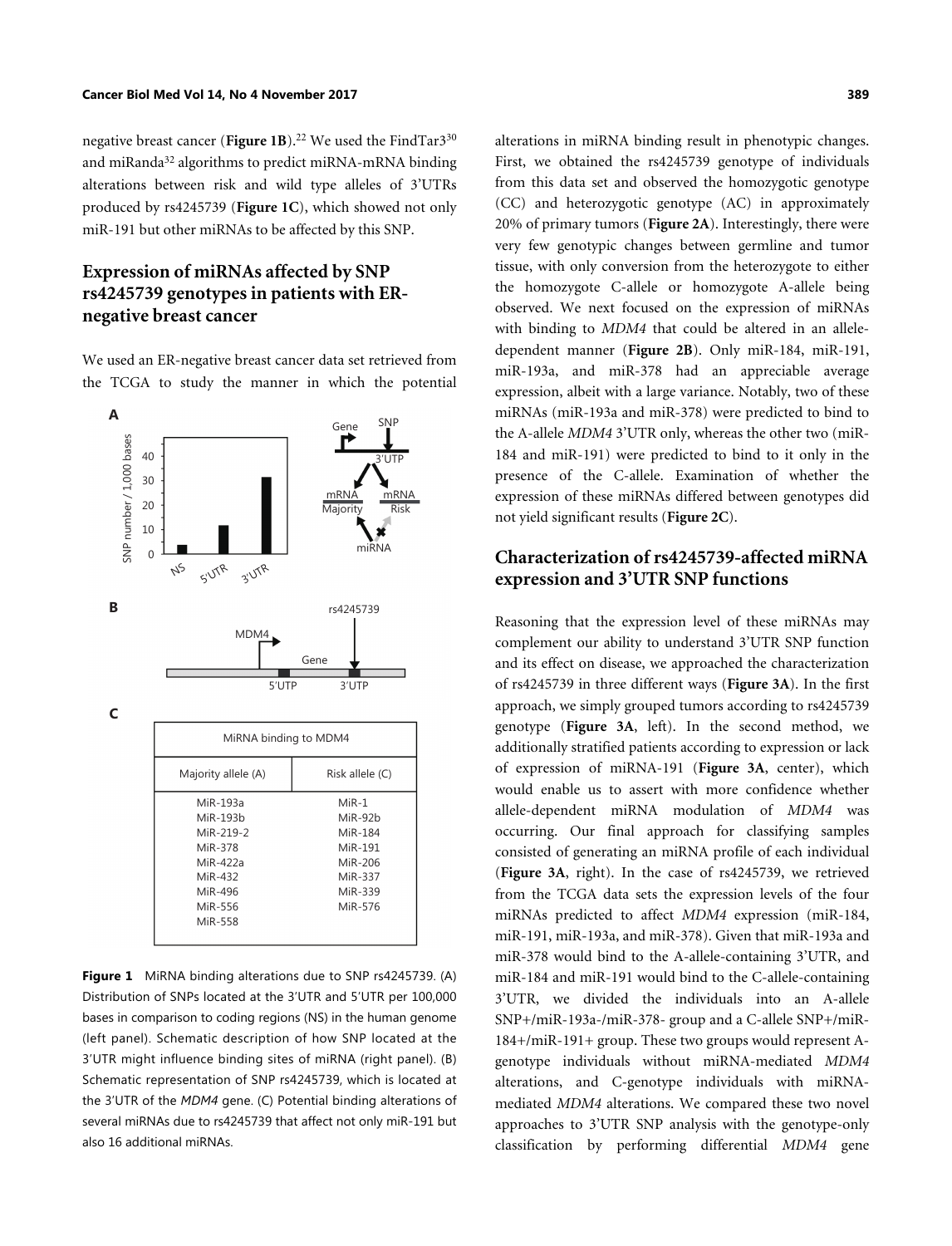

<span id="page-3-0"></span>**Figure 2** Expression of miRNAs according to different rs4245739 genotypes in ER-negative breast cancer. (A) Distribution of ERnegative breast cancer patients according to rs4245739 genotypes. (B) Expression of 17 miRNAs with binding to *MDM4* mRNAs that is altered owing to rs4245739. (C) Expression of miR-184, miR-191, miR-193a, and miR-378 in different rs4245739 genotypes.

expression analysis between the groups with each approach. In order to categorize tumors into miR-191-expressing and non-miR-191-expressing cases, we compared the results obtained with different thresholds against the results from the simple genotyping approach (**[Figure 3B](#page-4-0)**, left). We did not observe significant changes in *MDM4* expression among any of the groups generated by simple genotyping or the miR-191-expressing approach. Nevertheless, when we applied the miRNA-profile approach with different miRNA expression thresholds (differences in **[Figure 3B](#page-4-0)**, right, and *P* values in **[Figure S1A](#page-2-0)**, left), we observed significant changes in *MDM4* expression. Unexpectedly, we found overexpression of *MDM4* in the case of miRNA binding to its 3'UTR. In light of these results, we analyzed the expression of other genes located near (< 2Mb) the rs4245739 SNP using the miRNA profile approach. Three other genes (*MFSD4*, *SLC26A9*, and *SLC41A1*) were significantly repressed in the miRNA-bound groups (**[Figure S1A](#page-2-0)**, right).

### **Activated biological pathways in patients with ER-negative cancer with different rs4245739 genotypes and miRNA expression profiles**

We next analyzed the full transcriptome to detect whether gene expression differences were conserved among the different methods. We observed 100% overlap between the sets of differentially expressed genes identified by these two techniques up to a threshold of 300 units of miR-191 [expression, a](#page-2-0)t [whic](#page-2-0)h point the overlap rapidly fell below 50% (**[Figure S1B](#page-2-0), [S1C](#page-2-0)**, left). At the same time, the number of genes detected by the marker method remain[ed relativel](#page-2-0)y [stabl](#page-2-0)e across different expression thresholds (**[Figure S1B](#page-2-0), [S1C](#page-2-0)**, right). Finally, when we analyzed the results obtained with the third method, which combined the expression levels of miRNA predicted to bind to a given allele to give an integrated score, we found that the differentially expressed gene overlap between the combined appr[oach and](#page-2-0) simple genotyping approaches rapidly decreased (**[Figure 1C](#page-2-0)**, left). As with the previous method comparison, differences were not related [to the n](#page-2-0)umber of genes obtained with each approach (**[Figure 1C](#page-2-0)**, right). To analyze the biological importance of the genes obtained, we used the 95th percentile of the entire miRNA expression data set in the case of the miR-191 marker. As a result, we obtained two groups: one comprising individuals with the C-genotype and miR-191 expression above the aforementioned cut-off  $(n = 37)$ , and another comprising all other individuals (*n* = 157). In the case of the miRNA profile method, we restricted our samples to the 70% of individuals following the miRNA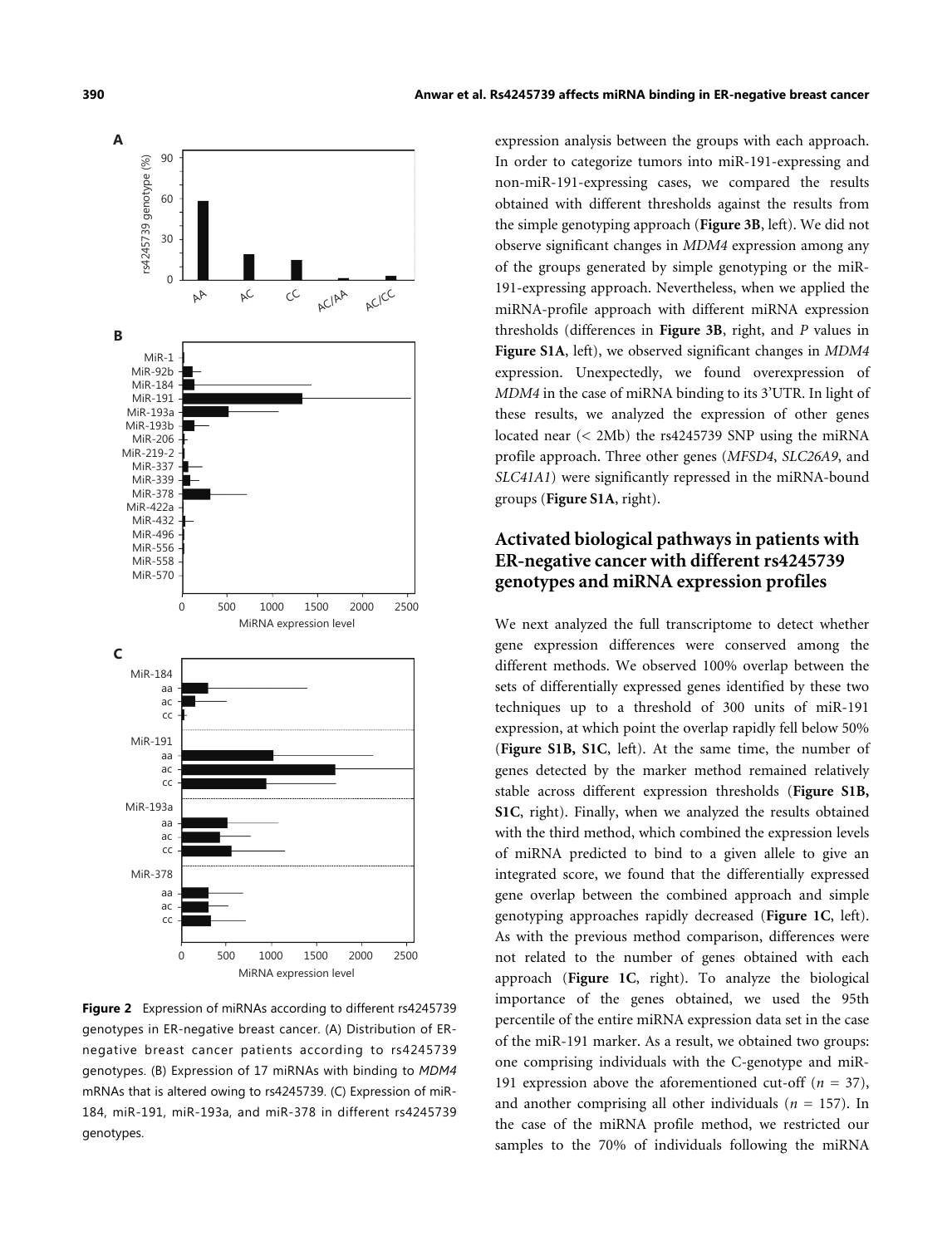#### **Cancer Biol Med Vol 14, No 4 November 2017 391**

<span id="page-4-0"></span>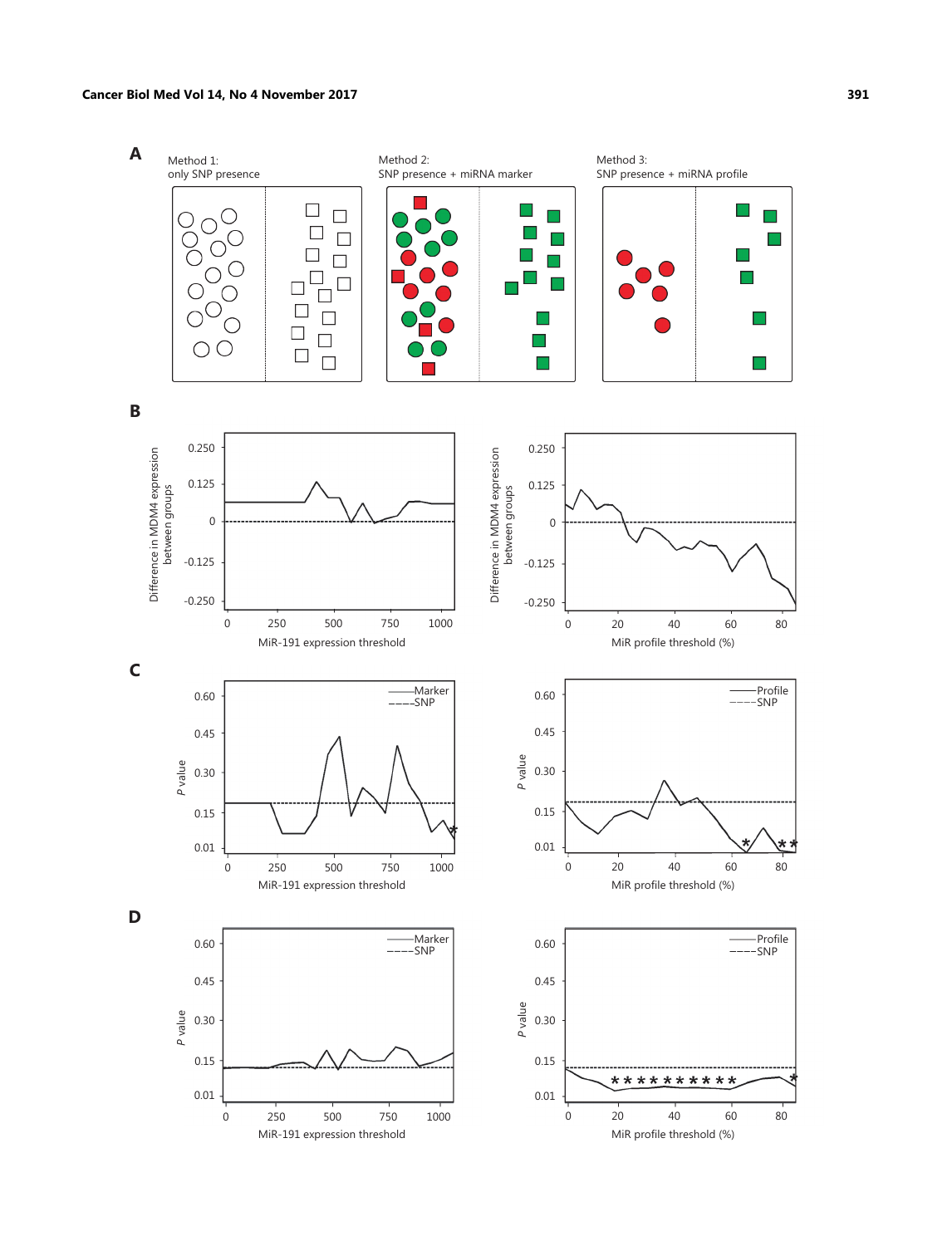#### **392 Anwar et al. Rs4245739 affects miRNA binding in ER-negative breast cancer**

**Figure 3** Characterization of rs4245739-affected miRNA expression using several methods to show 3'UTR function. (A) Three approaches for characterization of rs4245739 at the 3'UTR of the *MDM4*: grouping patients according to rs4245739 genotype only, stratifying patients according to presence or absence of miR-191 expression, and classifying patients according to miRNA expression profile. Round object represents A-allele, square object represents C-allele, red color represents *MDM4* overexpression, green color represents *MDM4* underexpression. Left panel: using rs4245739 genotype only, we could not differentiate tumors with over- or underexpression of *MDM4*. Previous research demonstrated that A-allele was associated with *MDM4* overexpression and C-allele was associated with miR-191 binding and *MDM4* underexpression<sup>[25](#page-8-3)</sup>. Middle panel: using additional determinant of presence or absence of miR-191 expression, we could better discriminate patients with A- or C-allele and status of *MDM4* expression. Right panel: using determinant of microRNA profile, we could precicely discriminate patients with A-allele with high *MDM4* expression and patients with C-allele with low *MDM4* expression. (B) Comparison of *MDM4* expression between groups of specific 3'UTR genotypes after stratifying patients using presence of miR-191 expression (left panel) and miRNA expression profile (right panel). Left panel: as miR-191 binds only to C-allele to mediate *MDM4* degradation, we divided individuals into A- and C-allele groups to compare *MDM4* expression (X-axis) according to miR-191 expression (Yaxis). We observed inverse *MDM4* expression at a certain miR-191 threshold that was not statistically significant. Right panel: we compared *MDM4* expression (X-axis) in individuals with A- and C-alleles according to miR profile (Y axis) in which miR-193a and miR-378 would bind to the A-allele- and miR-184 and miR-191 would bind to the C-allele; therefore, we divided the individuals into an A-allele SNP+/miR-193a- /miR-378- group and a C-allele SNP+/miR-184+/miR-191+ group. We observed significant inverse *MDM4* expression compared to miR profile expression. (C) We categorized individuals into groups with A-allele/presence of miR-191 expression and C-allele/absence of miR-191 expression (left panel) as well as an A-allele SNP+/miR-193a-/miR-378- group and a C-allele SNP+/miR-184+/miR-191+ group (right panel) and then compared with the tumor size (*P* value, X-axis) across miR expression thresholds (Y-axis). We demonstrated significantly different tumor size at higher thresholds, indicating that A-risk allele correlated with larger tumor size at higher miR expression threshold. (D) We categorized individuals into A-allele/presence of miR-191 expression and C-allele/absence of miR-191 expression groups (left panel), as well as an A-allele SNP+/miR-193a-/miR-378- group and a C-allele SNP+/miR-184+/miR-191+ group (right panel), and then compared with the number of lymph nodes infiltrated (*P* value, X-axis) across miR expression thresholds (Y-axis). We demonstrated significant differences in the number of lymph node infiltrated miR profile but not miR-191 expression, indicating that A-risk allele correlated with higher number of lymph nodes infiltrated using miR profile.

profile results. The two groups comprised 75 individuals with the A-genotype, and 45 individuals with the C-allele. We performed pathway analysis of these results using the DAVID webserver (**[Tables](#page-5-0) 1[-3](#page-6-0)**). We found processes such as "immune response" and "cell adhesion" to be overrepresented in all three methods, but each method also detected specific pathways. For example, a protocadherin cluster was found only when using the miRNA profile.

#### **Clinical relevance of characterization of SNP rs4245739 genotypes and miRNA profiles**

Finally, we assessed the strength of association between the

<span id="page-5-0"></span>

| <b>Table 1</b> DAVID results for rs4245739 analysis using method 1 |  |  |  |
|--------------------------------------------------------------------|--|--|--|
| (only SNP presence/absence)                                        |  |  |  |

| Term                                   | Count | <b>Fold Enrichment</b> | P      |
|----------------------------------------|-------|------------------------|--------|
| IL12/Stat4 signaling<br>pathway in TH1 | 5     | 29.9                   | 0.0001 |
| Signal peptide                         | 38    | 1.8                    | 0.0002 |
| Cell activation                        | 9     | 4.6                    | 0.0007 |
| Cell adhesion                          | 14    | 2.9                    | 0.0008 |
| ER                                     | 68    | 1.3                    | 0.0031 |
| Immune response                        | 13    | 2.7                    | 0.0024 |

results of these new methods and clinical parameters. The use of simple genotyping alone failed to reveal any significant relationships (**[Figure 3C](#page-4-0)** and **[D](#page-4-0)** and **[Figure S2](#page-3-0)**, *P* values marked by dotted lines). When we examined tumor size categories of samples, we found significant differences among [groups usi](#page-4-0)ng both methods [at higher th](#page-3-0)resholds (*P* values in **[Figure 3C](#page-4-0)**, differences in **[Figure S2A](#page-3-0)**). In addition, the **Table 2** DAVID results for rs4245739 analysis using method 2 (SNP and miR-191 expression)

| Term                                       | Count | Fold<br>Enrichment | P        |
|--------------------------------------------|-------|--------------------|----------|
| Immune response                            | 114   | 1.7                | < 0.0001 |
| Cell adhesion                              | 24    | 4.6                | < 0.0001 |
| Extracellular matrix                       | 20    | 4.2                | < 0.0001 |
| Glycoprotein                               | 86    | 1.6                | < 0.0001 |
| EGF-like domain                            | 13    | 4.5                | 0.0001   |
| Focal adhesion                             | 10    | 4.4                | 0.0003   |
| Cell morphogenesis                         | 14    | 2.9                | 0.0012   |
| Negative regulation of<br>proliferation    | 13    | 2.6                | 0.0041   |
| Inhibition of matrix<br>metalloproteinases | 3     | 26.6               | 0.0045   |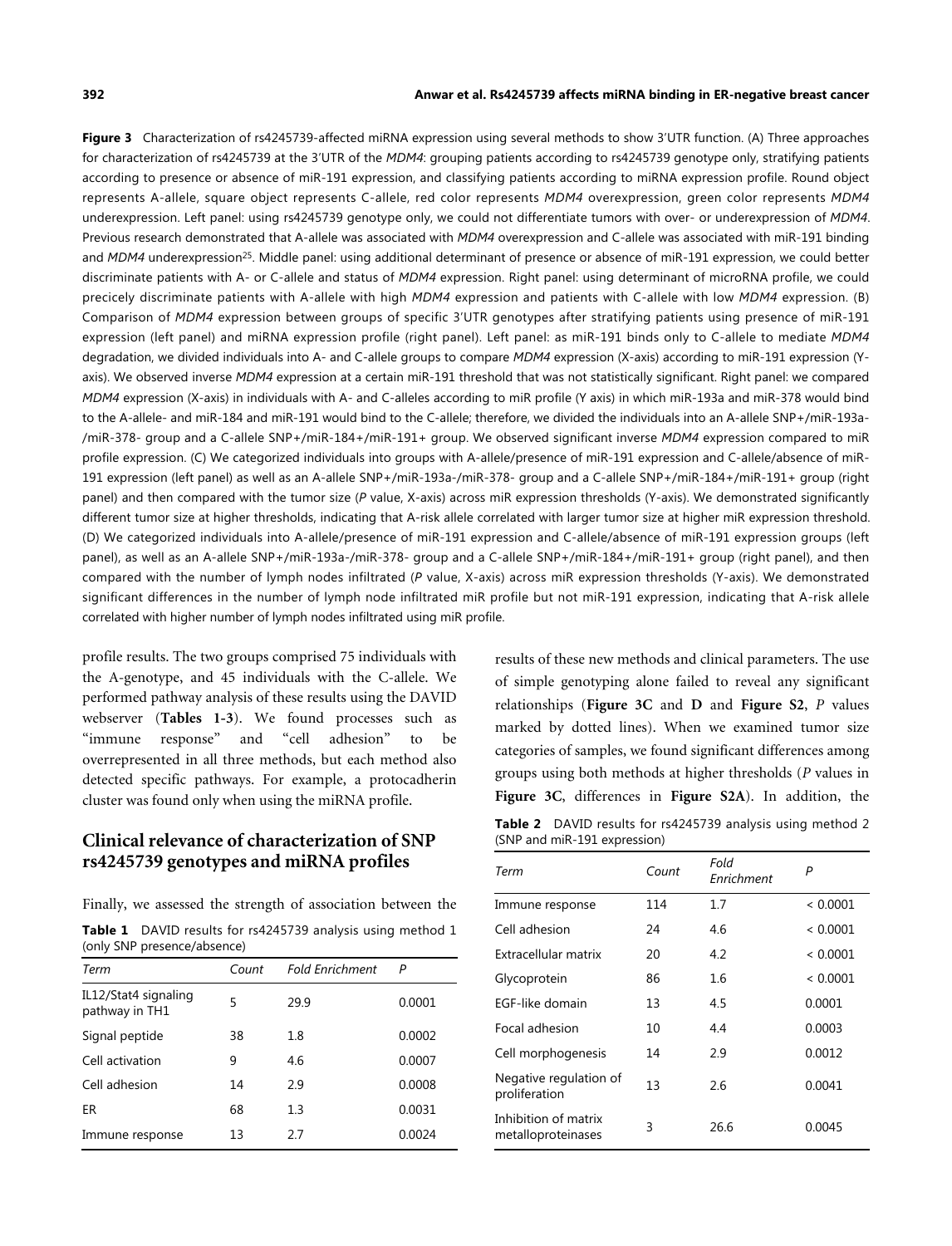<span id="page-6-0"></span>**Table 3** DAVID results for rs4245739 analysis using method 3 (SNP and miR profile)

| Term                           | Count | Fold<br>Enrichment | P        |
|--------------------------------|-------|--------------------|----------|
| Protocadherin beta             | 5     | 33.6               | < 0.0001 |
| Basolateral plasma<br>membrane | 11    | 6                  | < 0.0001 |
| Cell adhesion                  | 15    | 4.1                | < 0.0001 |
| Immune response                | 23    | 2.6                | < 0.0001 |
| Spectrin/alpha-actinin         | 5     | 18.4               | 0.0001   |
| Integrin binding               | 6     | 10.7               | 0.0002   |
| ARVC (cardiomyopathy)          | 5     | 8.4                | 0.0026   |
| Epidermolysis bullosa          | 3     | 29.0               | 0.0046   |

number of lymph nodes affected in individuals was found to be significantly reduced in the C-allele group obtained by the miRNA profile method (*P* values in **[Figure 3D](#page-4-0)**, right; differences in Supplementary **[Figure 2B](#page-3-0)**, right), using several different thresholds. Results with the marker method, similar to those using the simple genotyping approach, did not reach significance in this association (**[Figure 3](#page-4-0)D**, left; Supplementary **[Figure 2B](#page-3-0)**, left). Associations with other clinical parameters, including breast cancer mortality (Supplementary **[Figure](#page-3-0) 2C**) and clinical stage (Supplementary **[Figure 2D](#page-3-0)**), were not statistically significant. Our novel methods thus improve the prediction of these associations compared to mere use of the presence or absence of a SNP variant.

### **Discussion**

We demonstrated the use of a single miRNA expression marker and expression profile of miRNAs associated with rs4245739, a SNP located at the 3'UTR of the *MDM4* gene, to identify tumor features linked to this variant. Our methods, in particular, use of the expression profile, were superior compared to classification based on a single SNP in predicting disease characteristics and outcomes among patients with ER-negative breast cancer. In addition, we found overexpression of *MDM4* in the case of miRNA binding to its 3'UTR. Previous research has shown that rs4245739 affects binding of miR-191 and [re](#page-8-3)gulates expression of *MDM4* mRNA in ovarian cancer<sup>[25](#page-8-3)</sup>. These findings demonstrate the complexit[y](#page-7-11) [of](#page-8-11) the processes governing miRNA-mRNA interactions<sup>[18,](#page-7-11)[33](#page-8-11)</sup>. We combined SNP genotyping data with miRNA as well as *MDM4* expression in ER-negative breast cancer. Single miRNA expression in the presence of the SNP variant did not influence *MDM4* expression (**[Figure 3B](#page-4-0)**, left). However, using the miRNA profile approach, we were able to observe differential changes in *MDM4* expression (**[Figure 3B](#page-4-0)**, right; **[Figure S1A](#page-2-0)**, left). Our results confirm the findings of a previous study of ovarian cancer by Wynandaele and colleagues<sup>[25](#page-8-3)</sup>.

More importantly, by combining SNP variant presence and the miRNA profile approach, we were able to differentiate subgroups of patients at risk with greater tumor size and number of lymph nodes infiltrated, indicating the potential for the use of SNPs in this way as diagnostic and prognostic markers in ER-negative breast cancer. Tumor size is used together with nodal and metastasis status to determine clinical breast cancer staging and suitable breast cancer management. In addition, around 30% of breast cancers are ER-negative tumors, with a higher proportion in young breast cancer patients, and these tumors constitute a subgroup with relatively poorer prognosis and fewer treatment options[34](#page-8-12)[-36](#page-8-13). Our enrichment results showed a common theme of immune response across the three different methods; these findings that are consistent with previous results highlighting the importance of immune pathways in ER-negative breast cancer<sup>[37](#page-8-14)-[39](#page-8-15)</sup>.

We found differential *MDM4* expression using microRNA profiles in relation to different genotypes. Our findings support the previous notion that SNPs located at 3'UTRs may lead to dysregulation of target mRNAs and are potentially implicated in the development of cancer and other chronic diseases<sup>[25](#page-8-3)</sup>. Indeed, many studies have shown that SNP variants in the 3'UTR elevate the risk of developing several cancer types. Saetrom and associates<sup>[40](#page-8-16)</sup> showed that rs1434536 located at the bone morphogenetic receptor type 1B gene (*BMPR1B*) 3'UTR influences the binding of miR-125b and correlates with breast cancer risk. Located at the estrogen receptor-1 gene (*ESR1*) 3'UTR, rs9341070 is a risk variant for breast cancer. The SNP affects interaction with miR-206 and influences the expression of ESR1[41](#page-8-17). As a risk variant for squamous cell carcinoma of the head and neck, SNP rs8126 (T > C) is located at the *TNFAIP*2 3'UTR and influences the expression of *TNFAIP2*[42](#page-8-18). In addition, rs3134615, which is a susceptibility variant for small-cell lung cancer, is located at the *MYCL1* 3'UTR and influences the affinity for miR-1827[43](#page-8-19). Rs34764978, which is mapped at the 3'UTR of human dihydrofolate reductase (*DHFR*), affects the binding and expression of miR-24 and correlates significantly with resistance to the chemotherapeutic agent methotrexate[44](#page-8-20). These data show that SNPs of specific genes located at the 3'UTR play an important role in the pathogenesis of several diseases through modulating the binding of particular miRNAs.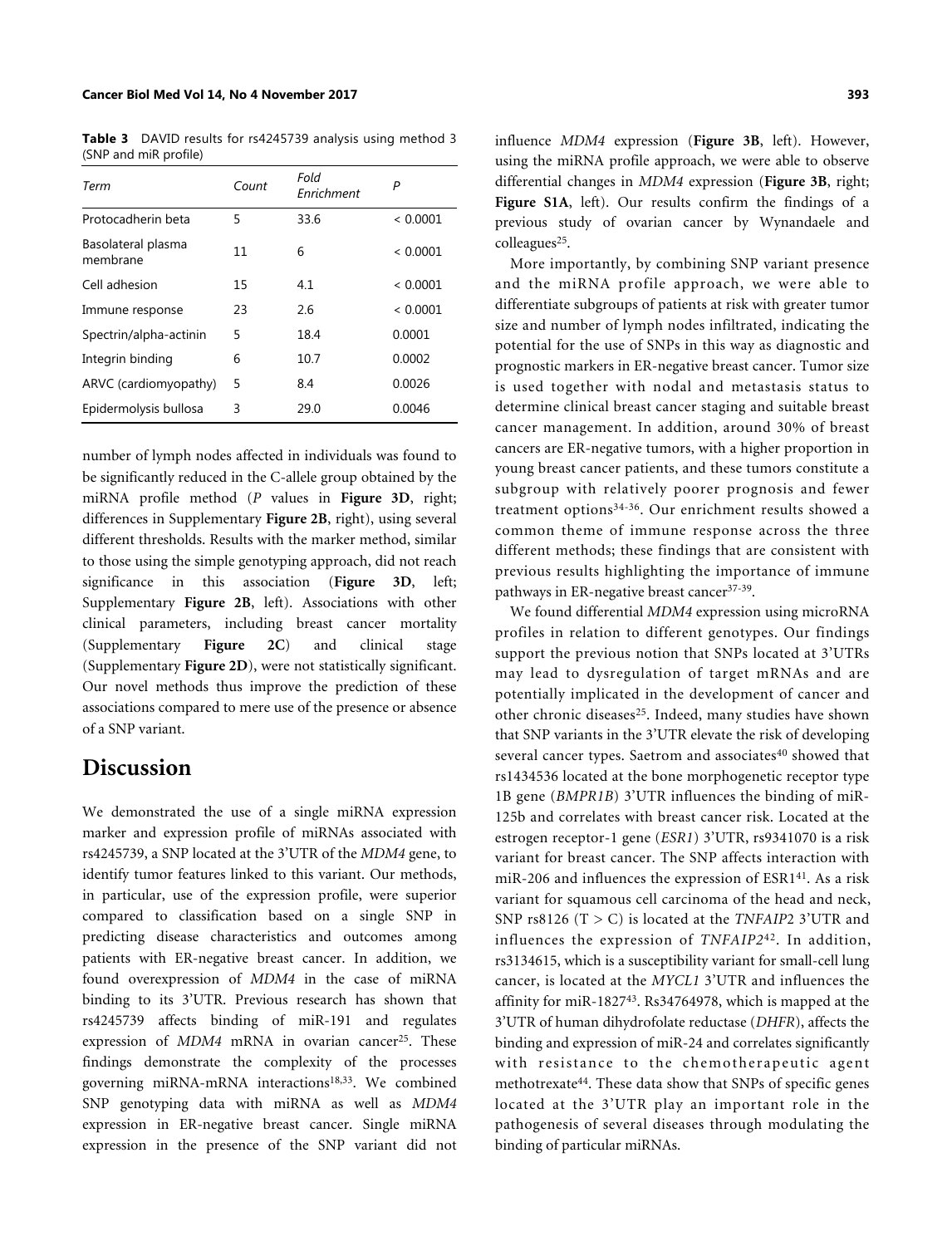MiR-191[25](#page-8-3) as well as miR-184, miR-193, and miR378 interact and modulate *MDM4* expression to certain rs4245739 genotypes. *MDM4* is an oncogene that inhibits p53 tumor suppressor proteins during regulation of cell proliferation and response to DNA damage<sup>[25](#page-8-3)</sup>. Nagpal et al<sup>[27](#page-8-5)</sup>. have reported that miR-191 is an estrogen-sensitive microRNA that acts in regulation of cell proliferation through inhibition of *BDNF*, *CDK6*, and *SATB1*. MiR-184 regulates the PI3K/AKT/mTOR pathway during mammary development and tumor progression<sup>[45](#page-8-21)</sup> as well as  $p53/p21$ activity during the cell cycle and cell migration<sup>[46](#page-8-22)</sup>. MiR-193a inhibits cell growth and migration in breast cancer cells by directly targeting *NLN*, *CCND1*, *PLAU*, and *SEPN1*[47](#page-8-23). MiR-378 induces a metabolic shift from the glycolytic to the oxidative pathway through *PGC*-*1β/ERRγ* [48](#page-8-24), and modulates therapeutic responses to tamoxifen by targeting *GOLT1A*[49](#page-8-25) . In addition, gene enrichment pathway analysis revealed that biological processes such as "immune response" and "cell adhesion" were overrepresented in all three methods we used, suggesting that these microRNAs play roles in immune response and cell migration. As its binding affinity for the *MDM4* 3'UTR is affected by SNP rs4245739, miR-92b is an important candidate for further functional studies because the precursor sequence forms a stem loop for miR-17-92 cluster, which plays a significant role in the carcinogenesis of many cancers, including breast cancer<sup>[50](#page-8-26)</sup>. MiR-17-92 cluster is known as oncomir-1[50](#page-8-26),[51](#page-8-27). Further investigations could involve experiments to confirm functional rs4245739, miR-92b, and *MDM4* or *TP53* expression with the use of luciferase reporter assays and overexpression of miR-92 mimics in combination with reverse transcription-PCR in cell lines.

### **Acknowledgements**

Wahyu Wulaningsih was supported by grants from UK Medical Research Councils (Grant No. MC\_UU\_12019/2 and MC\_UU\_12019/4). Sumadi Lukman Anwar received a grant from PTUPT (Grant No. Ristekdikti 09\_18).

# **Conflict of interest statement**

No potential conflicts of interest are disclosed.

# **References**

- <span id="page-7-0"></span>Vogelstein B, Papadopoulos N, Velculescu VE, Zhou S, Diaz LA Jr, Kinzler KW. Cancer genome landscapes. Science. 2013; 339: 1546-58. 1.
- Manolio TA. Bringing genome-wide association findings into clinical use. Nat Rev Genet. 2013; 14: 549-58. 2.
- <span id="page-7-1"></span>3. Khurana E, Fu Y, Chakravarty D, Demichelis F, Rubin MA,

Gerstein M. Role of non-coding sequence variants in cancer. Nat Rev Genet. 2016; 17: 93-108.

- <span id="page-7-2"></span>Ryan BM, Robles AI, Harris CC. Genetic variation in microRNA networks: the implications for cancer research. Nat Rev Cancer. 2010; 10: 389-402. 4.
- Zhang H, Su YL, Yu H, Qian BY. Meta-analysis of the association between Mir-196a-2 polymorphism and cancer susceptibility. Cancer Biol Med. 2012; 9: 63-72. 5.
- <span id="page-7-3"></span>Gong J, Tong Y, Zhang HM, Wang K, Hu T, Shan G, et al. Genome-wide identification of SNPs in MicroRNA genes and the SNP effects on MicroRNA target binding and biogenesis. Hum Mutat. 2012; 33: 254-63. 6.
- <span id="page-7-4"></span>Ha MJ, Kim VN. Regulation of microRNA biogenesis. Nat Rev Mol Cell Biol. 2014; 15: 509-24. 7.
- <span id="page-7-5"></span>Macfarlane LA, Murphy PR. MicroRNA: biogenesis, function and role in cancer. Curr Genomics. 2010; 11: 537-61. 8.
- Croce CM. Causes and consequences of microRNA dysregulation in cancer. Nat Rev Genet. 2009; 10: 704-14. 9.
- 10. Lovat F, Valeri N, Croce CM. MicroRNAs in the pathogenesis of cancer. Semin Oncol. 2011; 38: 724-33.
- <span id="page-7-6"></span>11. Iorio M V, Croce CM. microRNA involvement in human cancer. Carcinogenesis. 2012; 33: 1126-33.
- <span id="page-7-7"></span>12. Yanaihara N, Caplen N, Bowman E, Seike M, Kumamoto K, Yi M, et al. Unique microRNA molecular profiles in lung cancer diagnosis and prognosis. Cancer Cell. 2006; 9: 189-98.
- 13. Pal MK, Jaiswar SP, Dwivedi VN, Tripathi AK, Dwivedi A, Sankhwar P. MicroRNA: a new and promising potential biomarker for diagnosis and prognosis of ovarian cancer. Cancer Biol Med. 2015; 12: 328-41.
- D'Ippolito E, Iorio MV. MicroRNAs and triple negative breast 14. cancer. Int J Mol Sci. 2013; 14: 22202-20.
- <span id="page-7-8"></span>Anwar SL, Lehmann U. MicroRNAs: emerging novel clinical biomarkers for hepatocellular carcinomas. J Clin Med. 2015; 4: 1631-50. 15.
- <span id="page-7-9"></span>16. Zhou LP, Zhang XJ, Li ZQ, Zhou CC, Li M, Tang XH, et al. Association of a genetic variation in a miR-191 binding site in *MDM4* with risk of esophageal squamous cell carcinoma. PLoS One. 2013; 8: e64331
- <span id="page-7-10"></span>17. Fan CB, Wei JY, Yuan CL, Wang X, Jiang CW, Zhou CC, et al. The functional *TP53* rs1042522 and *MDM4* rs4245739 genetic variants contribute to non-hodgkin lymphoma risk. PLoS One. 2014; 9: e107047
- <span id="page-7-11"></span>18. Stegeman S, Moya L, Selth LA, Spurdle AB, Clements JA, Batra J. A genetic variant of *MDM4* influences regulation by multiple microRNAs in prostate cancer. Endocr Relat Cancer. 2015; 22: 265-76.
- <span id="page-7-12"></span>Gao F, Xiong XY, Pan WT, Yang XY, Zhou CC, Yuan QP, et al. A 19. regulatory *MDM4* genetic variant locating in the binding sequence of multiple MicroRNAs contributes to susceptibility of small cell lung cancer. PLoS One. 2015; 10: e0135647
- <span id="page-7-13"></span>Gansmo LB, Bjørnslett M, Halle MK, Salvesen HB, Dørum A, 20. Birkeland E, et al. The *MDM4* SNP34091 (rs4245739) C-allele is associated with increased risk of ovarian—but not endometrial cancer. Tumor Biol. 2016; 37: 10697-702.
- <span id="page-7-14"></span>21. Gansmo LB, Romundstad P, Birkeland E, Hveem K, Vatten L,